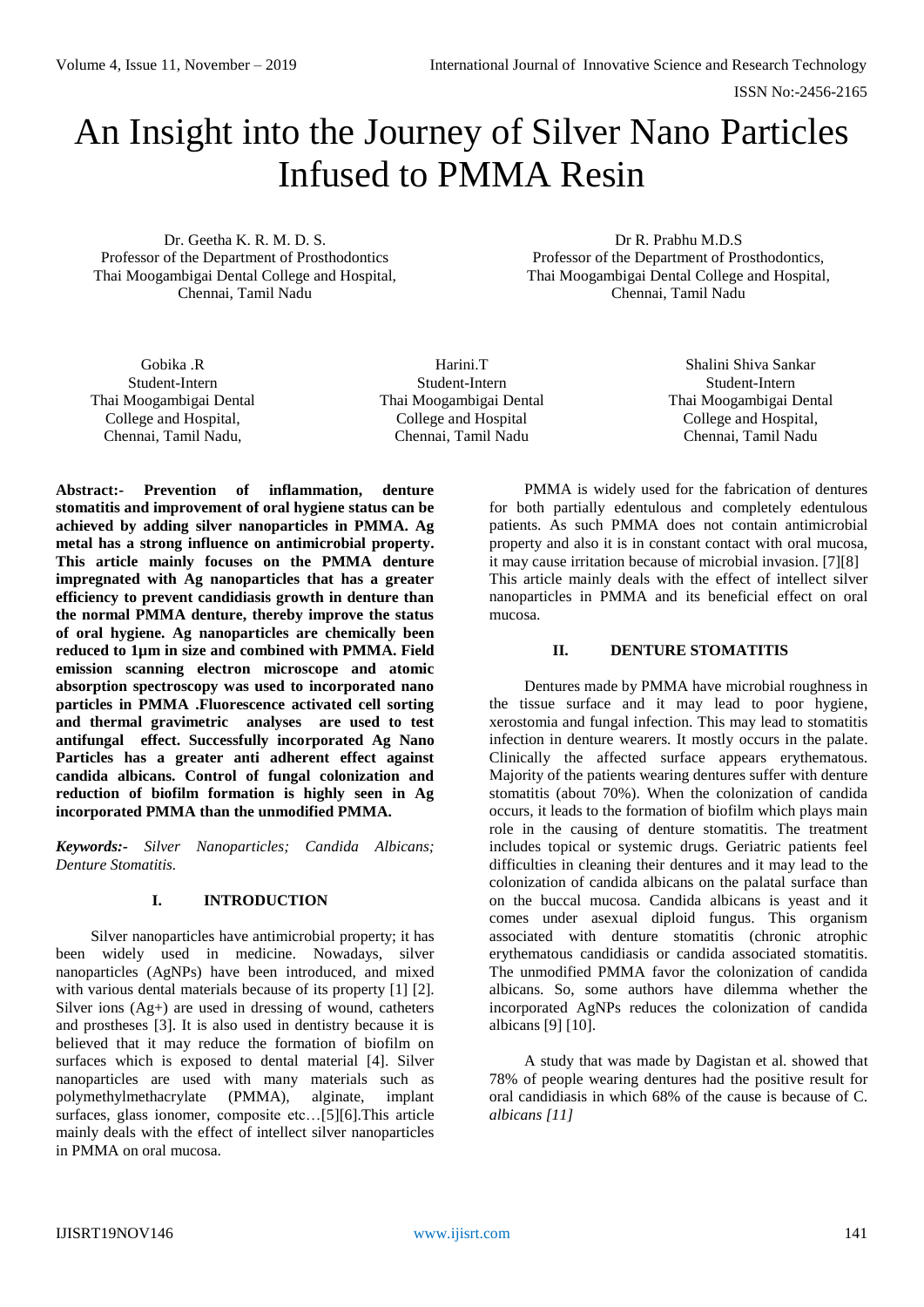ISSN No:-2456-2165

The unmodified PMMA may lead to the colonization of candida albicans. So, some authors have dilemma whether to incorporate the AgNPs to reduce the colonization of candida albicans.

A.F.Waddy made a study by comparing aqueous solution containing AGNPS and modified PMMA. This study is to know whether the incorporated AgNPs reduces the colonization of candida albicans or not.. He concluded in his study that solution prepared by using AgNPs showed antifungal activity against C*. albicans* and the modified PMMA with AgNPs showed no effect in the adherence of C*.*  albicans.<sup>[12]</sup>

Acosta-Torres et al made a study by mixing 1µg / mL of AgNPs with PMMA. It showed a smaller number of candida species. Further he used mouse fibroblasts and human lymphocytes to know the activity of PMMA-AgNPs combo. This does not show any cytotoxicity and genotoxicity [13]

Monteiro et al, made a study by mixing AgNPs with acrylic resins in different concentrations by mass like 0.05, 0.5, and 5%. He evaluated that by adding silver particles helps to achieve more antimicrobial effect in oral infections on denture users [14]

Li et al and Monteiro et al made a same study to evaluate the antifungal capacity of AgNPs by merging with nystatin or chlorhexidine digluconate (CHG) in opposition to C. *albicans* and C. *glabrata* biofilms. Finally, they came with the conclusion that it has more antimicrobial effect in the treatment of stomatitis [15] [16].

Nam et al made an in vitro study by mixing PMMA with AgNPs with different weights (0wt%, 5.0wt%, 10.0wt%, 20.0wt% and 30.0wt %). His study reveals that modified PMMA with 20.0wt% gives antimicrobial activity against candida species [17]

### **III. CONCLUSION**

In this review article, we came to know that unmodified PMMA does not have antimicrobial effect against C.*albicans* when compared to modified PMMA with AgNPs have antimicrobial effect against C.*albicans.* This review also reveals that silver nano particles with very minimal concentration do not have antimicrobial property. An optimal concentration of 20.0wt%of AgNPS incorporated PMMA exhibits antimicrobial effect against C.*albicans*. Mostly elder patients feel difficult in cleaning their dentures and due to poor oral hygiene there is a chance for more colonization of C*.albicans* on the tissue surface of the denture base (palate surface). This has been contracted by adding optimal concentration of AgNPS with PMMA.

## **REFERENCES**

- [1]. A. Pana'cek, L. Kv ' 'itek, R. Prucek et al., "Silver colloid nanoparticles: synthesis, characterization, and their antibacterial activity," The Journal of Physical Chemistry B, vol. 110, no. 33, pp. 16248– 16253, 2006.
- [2]. J. S. Kim, E. Kuk, K. N. Yu et al., "Antimicrobial effects of silver nanoparticles," Nanomedicine: Nanotechnology, Biology, and Medicine, vol. 3, no. 1, pp. 95–101, 2007.
- [3]. S. Pal, Y. K. Tak, and J. M. Song, "Does the antibacterial activity of silver nanoparticles depend on the shape of the nanoparticle? A study of the gramnegative bacterium Escherichia coli," Applied and Environmental Microbiology, vol. 73, no. 6, pp. 1712– 1720, 2007.
- [4]. K.-J. Kim, W. S. Sung, S.-K. Moon, J.-S. Choi, J. G. Kim, and D. G. Lee, "Antifungal effect of silver nanoparticles on dermatophytes," Journal of Microbiology and Biotechnology, vol. 18, no. 8, pp. 1482–1484, 2008.
- [5]. I. Chopra, "The increasing use of silver-based products as antimicrobial agents: a useful development or a cause for concern?" Journal of Antimicrobial Chemotherapy, vol. 59, no. 4, pp. 587–590, 2007.
- [6]. J. R. Morones, J. L. Elechiguerra, A. Camacho et al., "The bactericidal effect of silver nanoparticles," Nanotechnology, vol. 16, no. 10, pp. 2346–2353, 2005
- [7]. M. Rai, A. Yadav, and A. Gade, "Silver nanoparticles as a new generation of antimicrobials," Biotechnology Advances, vol. 27, no. 1, pp. 76–83, 2009.
- [8]. K.-Y. Nam, "In vitro antimicrobial effect of the tissue conditioner containing silver nanoparticles," Journal of Advanced Prosthodontics, vol. 3, no. 1, pp. 20–24, 2011.
- [9]. Corrêa JM, et al. Silver nanoparticles in dental biomaterials. Int. J Biomaterial 2015; 1-9.
- [10]. Ramage G, Tomsett K, Wickers BL, López-Ribot J, Redding SW. Denture stomatitis: a role for *Candida* biofilms. Oral Surgery Oral Med Oral Pathol Oral Radiol Endod. 2004; 98:53–59.
- [11]. S. Dagistan, A. E. Aktas, F. Caglayan, A. Ayyildiz, and M. Bilge, ˘ "Differential diagnosis of dentureinduced stomatitis, Candida, and their variations in patients using complete denture: a clinical and mycological study," Mycoses, vol. 52, no. 3, pp. 266– 271, 2009.
- [12]. A. F. Wady, A. L. Machado, V. Zucolotto, C. A. Zamp+erini, E. Berni, and C. E. Vergani, "Evaluation of Candida albicans adhesion and biofilm formation on a denture base acrylic resin containing silver nanoparticles," Journal of Applied Microbiology, vol. 112, pp. 1163–1172, 2012.